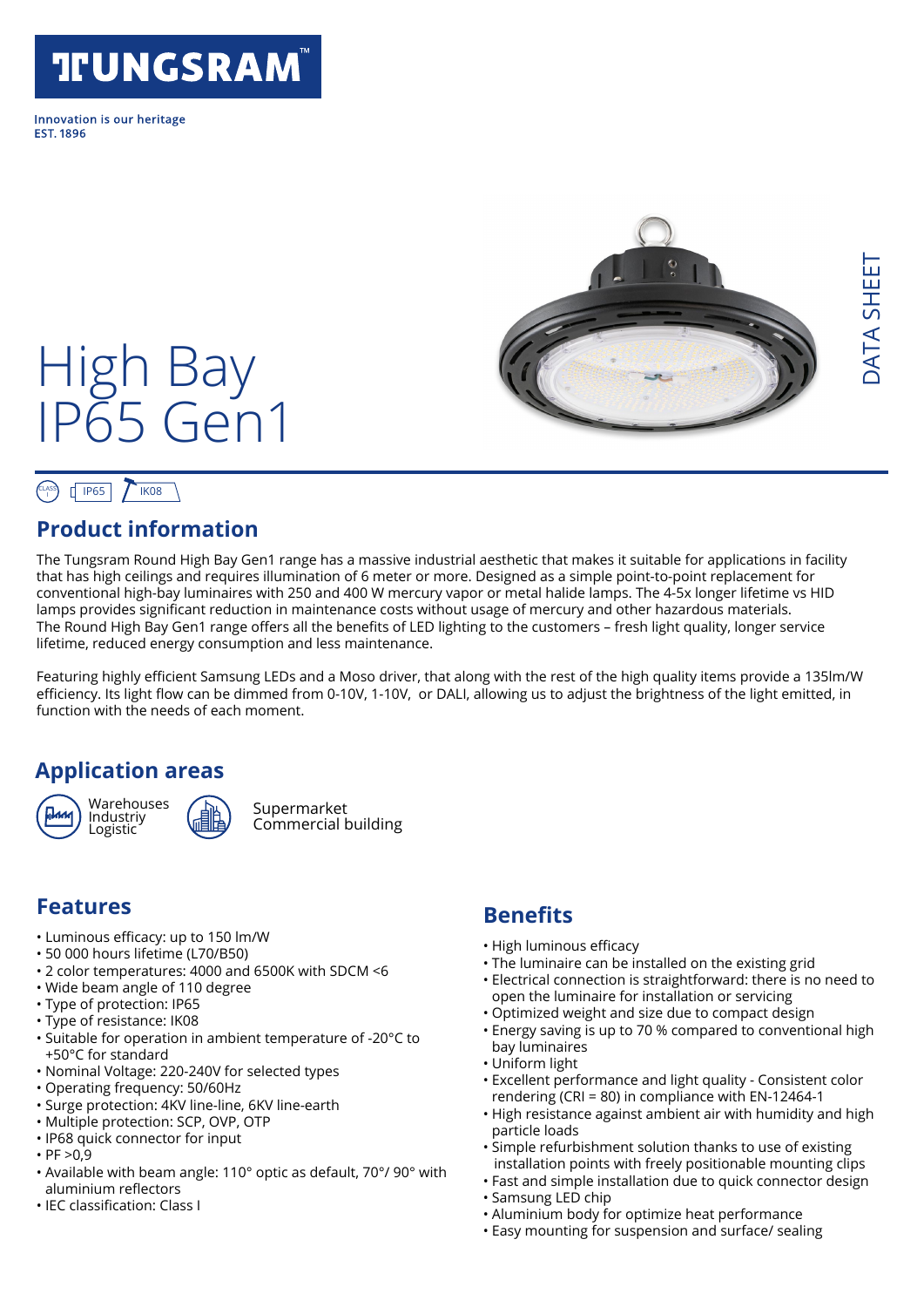#### **Product Details**

**Housing:** durable aluminum with powder coated, post-painted black finishing **Optic:** polycarbonate **Reflectors:** aluminium



#### **Specification summary**

| Product<br>code         | <b>Product</b><br>code (Direct<br>Shipment) | <b>Description</b>                                                 | Wattage<br>(W) | Lumen<br>(lm) | Rated<br>efficacy<br>[Im/W] | CCT(K) | <b>CRI</b> | Weight<br>(kg) | <b>EEC</b> | Controll<br>ability | Cert. |
|-------------------------|---------------------------------------------|--------------------------------------------------------------------|----------------|---------------|-----------------------------|--------|------------|----------------|------------|---------------------|-------|
| 93115793                | 93115799                                    | High Bay TU Gen1 105W 4000K 2A 110°                                | 105            | 15225         | 145                         | 4000   | >80        | 2,65           | D          | $0-10V$             | CE    |
| 93115794                | 93115800                                    | High Bay TU Gen1 140W 4000K 2A 110°                                | 140            | 20300         | 145                         | 4000   | >80        | 2,75           | D          | $1-10V$             | CE    |
| 93115795                | 93115801                                    | High Bay TU Gen1 70W 4000K 2A 110°                                 | 70             | 10150         | 145                         | 4000   | >80        | 2,6            | D          | $0-10V$             | CE    |
| 93115796                | 93115802                                    | High Bay TU Gen1 70W 6500K 2A 110°                                 | 70             | 10150         | 145                         | 6500   | >80        | 2,6            | D          | $0-10V$             | CE    |
| 93115797                | 93115803                                    | High Bay TU Gen1 105W 6500K 2A 110°                                | 105            | 15225         | 145                         | 6500   | >80        | 2,65           | D          | $0-10V$             | CE    |
| 93115798                | 93115804                                    | High Bay TU Gen1 140W 6500K 2A 110°                                | 140            | 20300         | 145                         | 6500   | >80        | 2,75           | D          | $1-10V$             | CE    |
| 93121456                | 93121446                                    | High Bay TU Gen1B 150W 4000K 2D 110°                               | 150            | 22500         | 150                         | 4000   | >80        | 2,26           | Е          | <b>DALI</b>         | CE    |
| 93121457                | 93121447                                    | High Bay TU Gen1B 200W 4000K 2A 110°                               | 200            | 29000         | 145                         | 4000   | >80        | 2,86           | E          | $0-10V$             | CE    |
| 93121458                | 93121448                                    | High Bay TU Gen1B 200W 4000K 2D 110°                               | 200            | 29000         | 145                         | 4000   | >80        | 2,86           | E          | <b>DALI</b>         | CE    |
| 93121459                | 93121449                                    | High Bay TU Gen1B 200W 6500K 2A 110°                               | 200            | 29000         | 145                         | 6500   | >80        | 2,86           | Е          | $0-10V$             | CE    |
| Adjustable accessories* |                                             |                                                                    |                |               |                             |        |            |                |            |                     |       |
| 93105659                | <b>TBD</b>                                  | High Bay Reflector 90°<br>(not compatible with Gen1B version)      |                |               |                             |        |            |                |            |                     |       |
| 93105660                | <b>TBD</b>                                  | High Bay Reflector 70°<br>(not compatible with Gen1B version)      |                |               |                             |        |            |                |            |                     |       |
| 93111515                | <b>TBD</b>                                  | High Bay Reflector 90° 200W<br>(not compatible with Gen1B version) |                |               |                             |        |            |                |            |                     |       |
| 93112596                | <b>TBD</b>                                  | High Bay Reflector 70° 200W<br>(not compatible with Gen1B version) |                |               |                             |        |            |                |            |                     |       |
| 93105658                | <b>TBD</b>                                  | High Bay Chain                                                     |                |               |                             |        |            |                |            |                     |       |
| 93105661                | <b>TBD</b>                                  | High Bay Surface mount Kit                                         |                |               |                             |        |            |                |            |                     |       |
|                         |                                             |                                                                    |                |               |                             |        |            |                |            |                     |       |

\* accessories to be ordered separately

## **Order logic**

| Internal Code  | Generation                                         | System<br>Wattage (W)           | <b>CCT</b><br>(K) | Voltage<br>(V)                         | Controller                                   | Beam<br>angle (°) | Shipment                     |
|----------------|----------------------------------------------------|---------------------------------|-------------------|----------------------------------------|----------------------------------------------|-------------------|------------------------------|
| High<br>Bay TU | $G1 -$<br>Generation 1<br>$G1B -$<br>Generation 1B | 70W<br>105W, 140W,<br>150W 200W | 4000K<br>6500K    | $1 -$<br>110-240V<br>$2 -$<br>220-240V | $A - 0 - 10V$<br><b>Dimming</b><br>$D - Dal$ | $110^{\circ}$     | $DS -$<br>Direct<br>Shipment |

#### Example: **High Bay TU Gen1B 150W 4000K 2D 110°**

150W 4000K IP65 Round High Bay with DALI driver and 110degree beam angle optic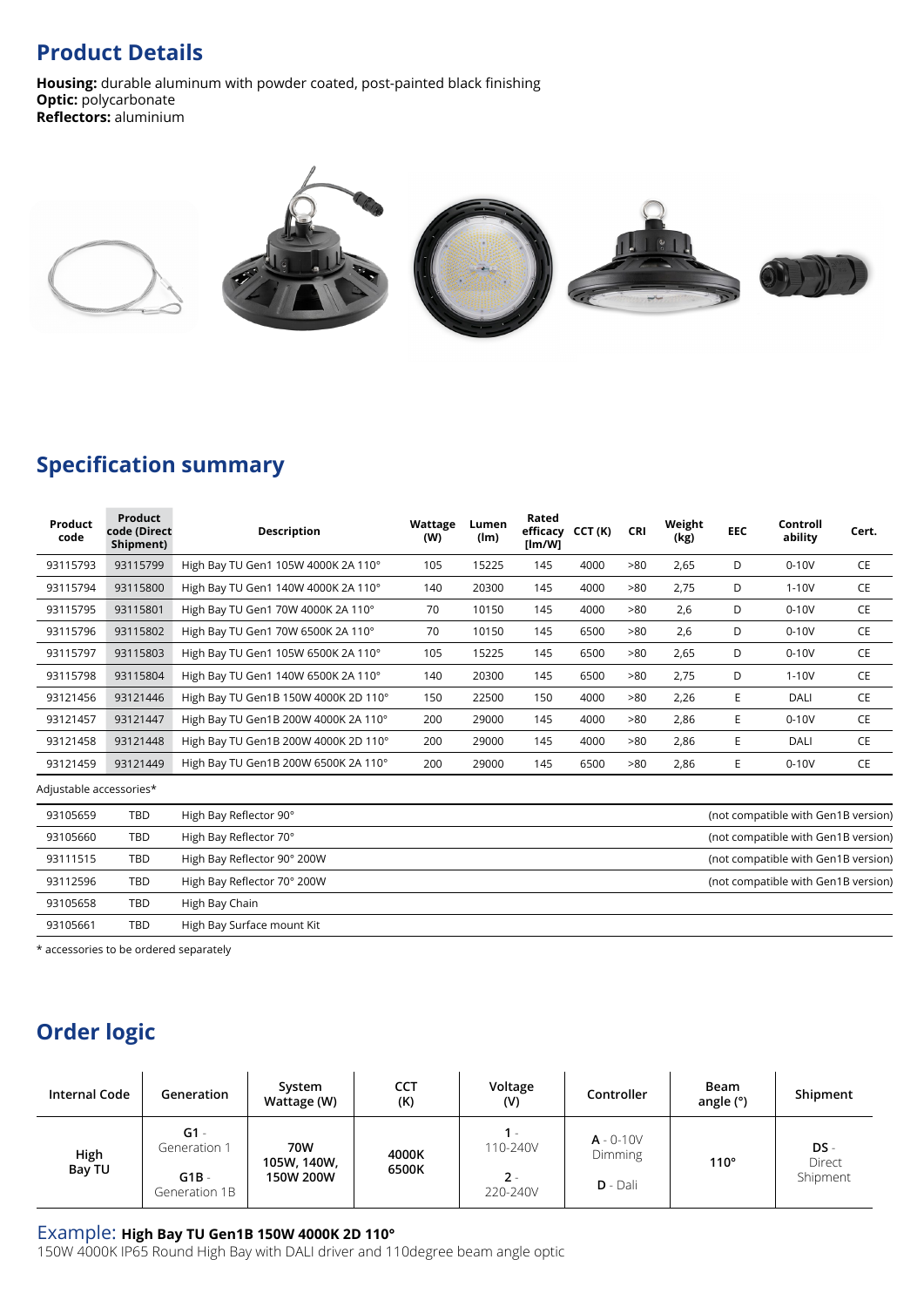**Accessories**









| ID | Product code | Luminaire name             | Weight [kg] | Size        |
|----|--------------|----------------------------|-------------|-------------|
|    | 93105660     | High Bay Reflector 70°     | 0.46        | Ø454x150mm  |
|    | 93105659     | High Bay Reflector 90°     | 0.28        | Ø396x80mm   |
|    | 93105661     | High Bay Surface mount Kit | 1.42        | 206x198x100 |
|    | 93105658     | High Bay Chain             | 0.28        | 1 meter     |

### **Photometric data**



High Bay TU Gen1 70W XX00K 2A 110deg



High Bay TU Gen1 140W XX00K 2A 110deg\_reflector 90deg



High Bay TU Gen1 105W XX00K 2A 110deg



High Bay TU Gen1 140W XX00K 2A 110deg



High Bay TU Gen1 140W XX00K 2A 110deg\_reflector 70deg



High Bay TU Gen1B 150W 4000K 2D 110deg



High Bay TU Gen1B 200W XX00K 2A 110deg